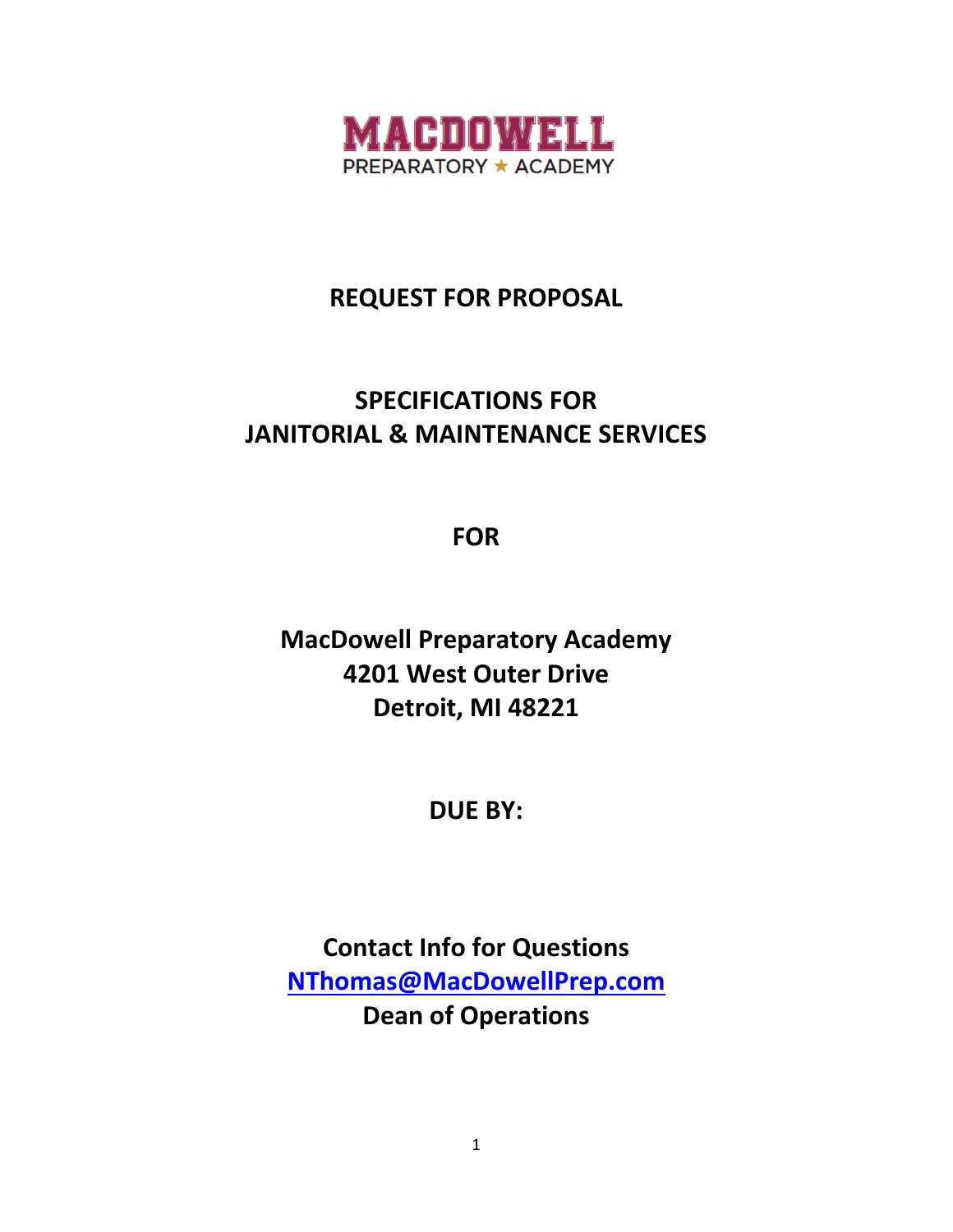# **Request for Proposals (RFP)**

## **Janitorial and Maintenance**

## **Table of Contents**

| I. Introduction                             | Page 3 |
|---------------------------------------------|--------|
| II. General Rules and Regulations           | Page 4 |
| III. Scope of Work                          | Page 4 |
| IV. Duration of Services                    | Page 6 |
| V. Qualifications Statements and References | Page 6 |
| VI. Insurance                               | Page 6 |
| VII. Price Quote                            | Page 6 |
| VIII. Proposal Format                       | Page 7 |
| IX. Submitting the Bid                      | Page 7 |
| X. Evaluation and Award                     | Page 7 |
| XI. Terms and Conditions                    | Page 8 |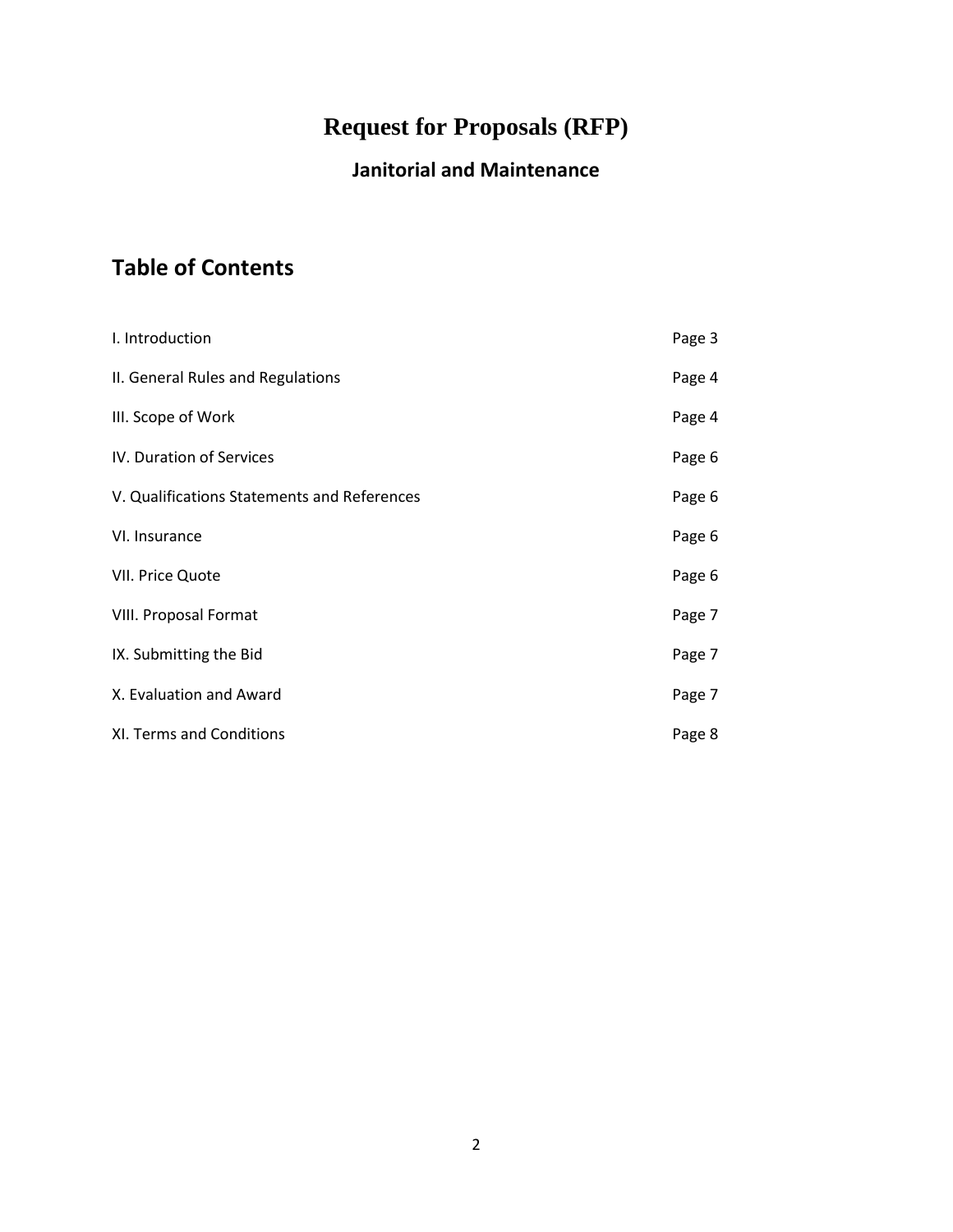#### **I. INTRODUCTION**

#### **General**

MacDowell Preparatory Academy is currently seeking Janitorial cleaning services inclusive of all the required labor, cleaning equipment, tools, and materials as outlined in the more detailed Scope of Work section of this Request for Quotation. It is the bidder's responsibility to assess the necessary labor required based on the Scope of Work.

The bid shall be quoted based on as all inclusive lump sum, per month, cost for the agreed scope of work including an additional hourly rate for any ad-hoc work requested that is outside the regular scope of work.

#### **About MPA**

MacDowell Preparatory Academy (MPA) is an open enrollment, public charter school located on the northwest side of Detroit servicing grades K-8. MPA is self-managed by its' Board of Directors. For more information on MPA, please visi[t www.MacDowellPrep.com.](http://www.macdowellprep.com/)

#### **Background**

MacDowell Preparatory Academy main building consists of 27 classrooms, a gymnasium, a library, 5 offices, and 7 restrooms with parking and grounds for recreational activities.

#### **Bid Schedule**

Projected Timetable (subject to change)

| • Walk-Through:                                 | Walk-Throughs will be conducted on<br>Wednesday June 1, 2022 from 2pm-3pm. (Bidders<br>should report to the front office and ask for Ms. |  |
|-------------------------------------------------|------------------------------------------------------------------------------------------------------------------------------------------|--|
|                                                 | Thomas – Dean of Operations).                                                                                                            |  |
| • Proposals Due:                                | June 8, 2022                                                                                                                             |  |
| • Contract Approved:                            | June 14, 2022                                                                                                                            |  |
| • Notification to winning bidder: June 15, 2022 |                                                                                                                                          |  |

#### **Bid Questions, Clarifications, Omissions, Addendums**

No interpretations of the meaning of the request for proposals will be made to any bidder verbally. Every request for such interpretation shall be in writing (e-mail) and sent to: **NThomas@MacDowellPrep.com** with the subject line "MACDOWELL PREPARATORY ACADEMY RFP Questions"

#### **MacDowell Preparatory Academy Deadline for written questions: June 4, 2022.**

These questions will be compiled after the MacDowell Preparatory Academy deadline. A response will be issued in the form of an addendum from an authorized school official by June 6, 2022. Proposers are responsible for clarifying any ambiguity, conflict, discrepancy, omissions or other error in the bid request prior to submitting the proposal, or it shall be deemed waived.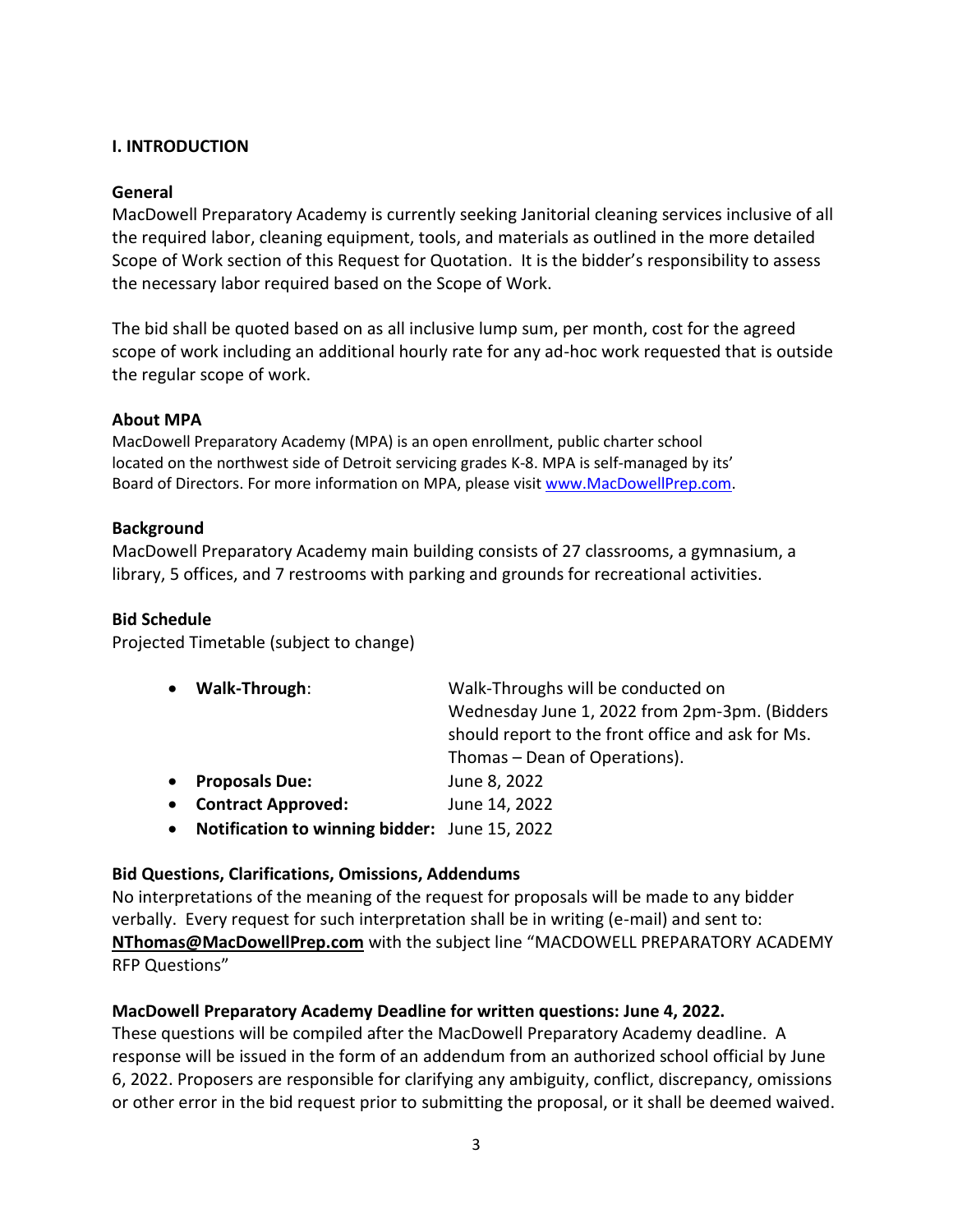Services that are not specifically addressed in the Scope of Services, but which are necessary to provide functional capability proposed by the bidder, must be included in the proposal.

#### **II. GENERAL RULES/REGULATIONS**

Ownership of all data, materials, and documentation originated and prepared for MACDOWELL PREPARATORY ACADEMY pursuant to this bid shall belong exclusively to the MACDOWELL PREPARATORY ACADEMY and be subject to public inspection in accordance with the State Law. Trade secrets or proprietary information submitted by a bidder shall not be publicly disclosed under the State Law. However, if the bidder shall invoke the protection of this section prior to or upon submission of the data or other materials, the bidder must identify the data or other materials to be protected and state the reasons why protection is necessary. Desired disposition of material after award is made should be stated by the bidder.

### **Presentation Costs**

MACDOWELL PREPARATORY ACADEMY will not be liable in any way for any costs incurred by the bidders in the preparation of their proposals in response to the bid request nor for the presentation of their proposals and/or participation in any discussions or negotiations.

### **Rejection of Proposals**

The right is reserved by MACDOWELL PREPARATORY ACADEMY at its discretion to reject any or all proposals or parts thereof. MACDOWELL PREPARATORY ACADEMY reserves the right to waive defects or informalities, to negotiate with bidders and to accept the proposal deemed to be in the best interest of MACDOWELL PREPARATORY ACADEMY.

## **Withdrawal of Proposals**

Proposals may be withdrawn upon written request from the bidder at the address shown in the solicitation prior to the time of acceptance. Negligence on the part of the bidder in preparing the proposal confers no right of withdrawal after the time fixed for the acceptance of proposals.

#### **Validity of Proposals**

Bidders agree that proposals will remain firm for a period of ninety (90) calendar days after the date specified for the return of proposals.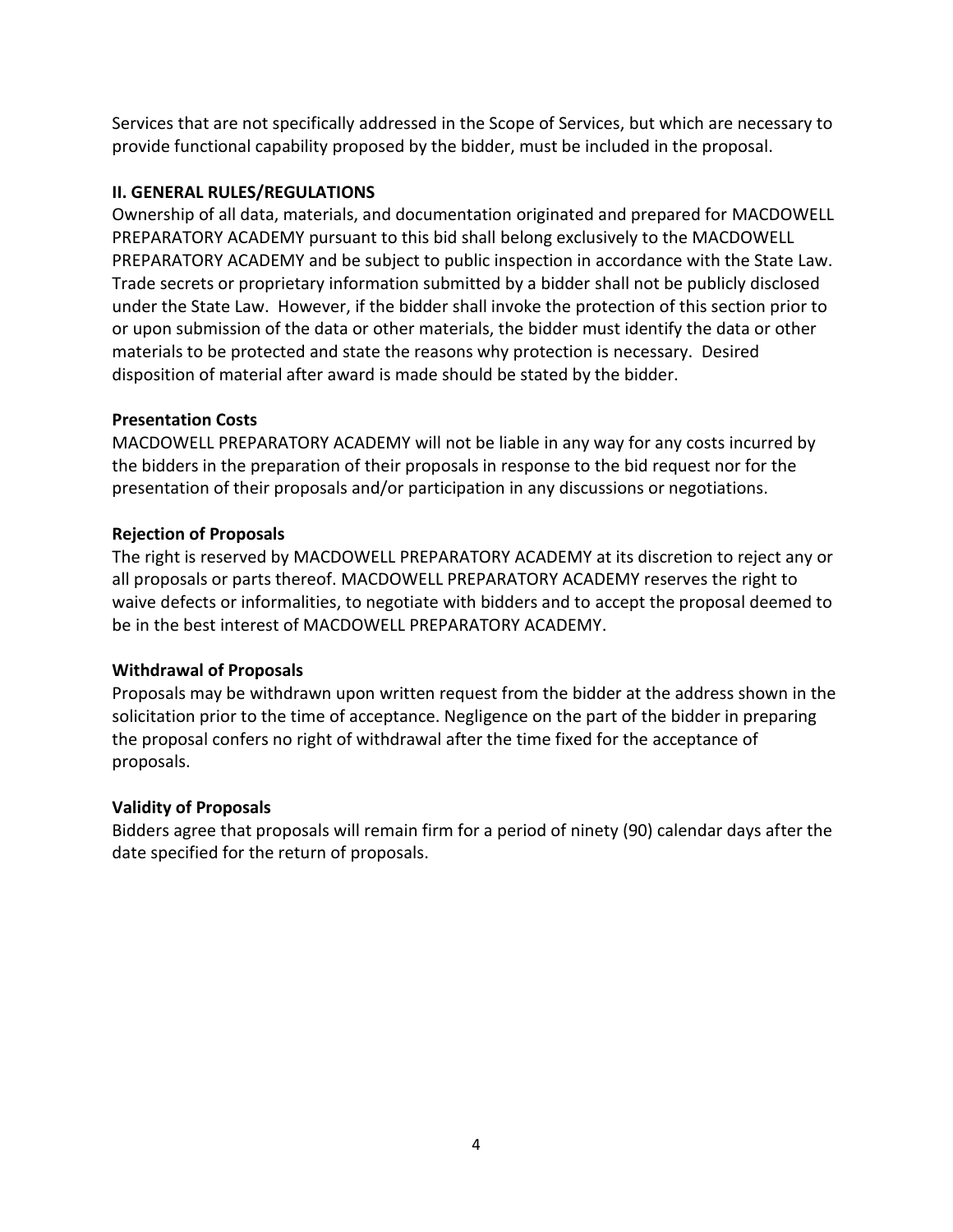#### **III. SCOPE OF WORK**

The table below details the work to be completed on a daily (D), weekly (W), and monthly (M), basis. \*Kitchen means kitchen and common areas.

| Category          | Frequency                                          | <b>Description of Work</b>                                  |  |
|-------------------|----------------------------------------------------|-------------------------------------------------------------|--|
| All Areas         | D                                                  | Dust and clean using disinfecting spray and glass cleaner   |  |
|                   |                                                    | on all office furniture                                     |  |
| All Areas         | D                                                  | Clean and disinfect desk and countertops (dust around       |  |
|                   |                                                    | items on desk)                                              |  |
| All Areas         | D                                                  | Clean and sanitize all phones                               |  |
| All Areas         | W                                                  | Clean and sanitize doors, door frames, and light switches   |  |
| All Areas         | D                                                  | Detail clean and disinfect main office area                 |  |
| All Areas         | W                                                  | Wipe down student desk w/ disinfecting cleaner              |  |
| All Areas         | D                                                  | Disinfect student desk top and seat w/a spray sanitizer     |  |
| All Areas         | W                                                  | Dust filing cabinets, bookcases, high and low vertical and  |  |
|                   |                                                    | horizontal surfaces in classroom                            |  |
| All Areas         | W                                                  | Dust top of lockers & exposed piping in hallways            |  |
| All Areas         | D                                                  | Replace waste receptacles with new liners as needed         |  |
| All Areas         | D                                                  | Dust-mop and machine scrub non-carpet areas w/              |  |
|                   |                                                    | neutral cleaner                                             |  |
| All Areas         | D                                                  | Vacuum and spot clean all carpet areas                      |  |
| All Areas         | M                                                  | Dust, Clean, remove cobwebs in sky lights, solar tubes,     |  |
|                   |                                                    | and interior windows                                        |  |
| All Areas         | D                                                  | Empty all waste receptacles and trash cans                  |  |
| All Areas         | м                                                  | Dust and wipe clean all wall and ceiling ventilation grills |  |
|                   |                                                    |                                                             |  |
| Conference Rm 107 | W                                                  | Clean and disinfect conference room table                   |  |
|                   |                                                    |                                                             |  |
| *Kitchen/Lounges  | D                                                  | Clean and disinfect all counter tops and services           |  |
| *Kitchen/Lounges  | D                                                  | Sanitize and clean sink                                     |  |
| *Kitchen/Lounges  | Wipe Interior and exterior of both microwaves<br>D |                                                             |  |
| *Kitchen/Lounges  | Clean and sanitize refrigerator exterior<br>D      |                                                             |  |
| *Kitchen/Lounges  | Dust mop tile floor<br>D                           |                                                             |  |
| *Kitchen/Lounges  | D                                                  | Mop tile and ceramic floor w/ neutral disinfecting cleaner  |  |
| Restrooms         | W                                                  | Remove spots, stains, and splashes from walls and toilet    |  |
|                   |                                                    | partitions w/ disinfecting all purpose                      |  |
| Restrooms         | D                                                  | Clean all dispensers and fixtures. Clean and disinfect      |  |
|                   |                                                    | wash basins, toilet bowls, urinals, and counter tops using  |  |
|                   |                                                    | disinfecting restroom cleaner                               |  |
| Restrooms         | D                                                  | Mop all hard surface floor areas using disinfecting floor   |  |
|                   |                                                    | cleaner                                                     |  |
| Restrooms         | D                                                  | Clean mirrors using glass cleaner                           |  |
| Restrooms         | D                                                  | Empty all trash receptacles                                 |  |
| Restrooms         | D                                                  | Replace new trash receptacle liners                         |  |

#### **Scope of Services**

This Request for Proposal (RFP) is seeking a contractor who is capable of performing custodial and maintenance services.

The Contractor shall:

● Provide full time custodian(s) to the school building including a day porter (7AM – 4PM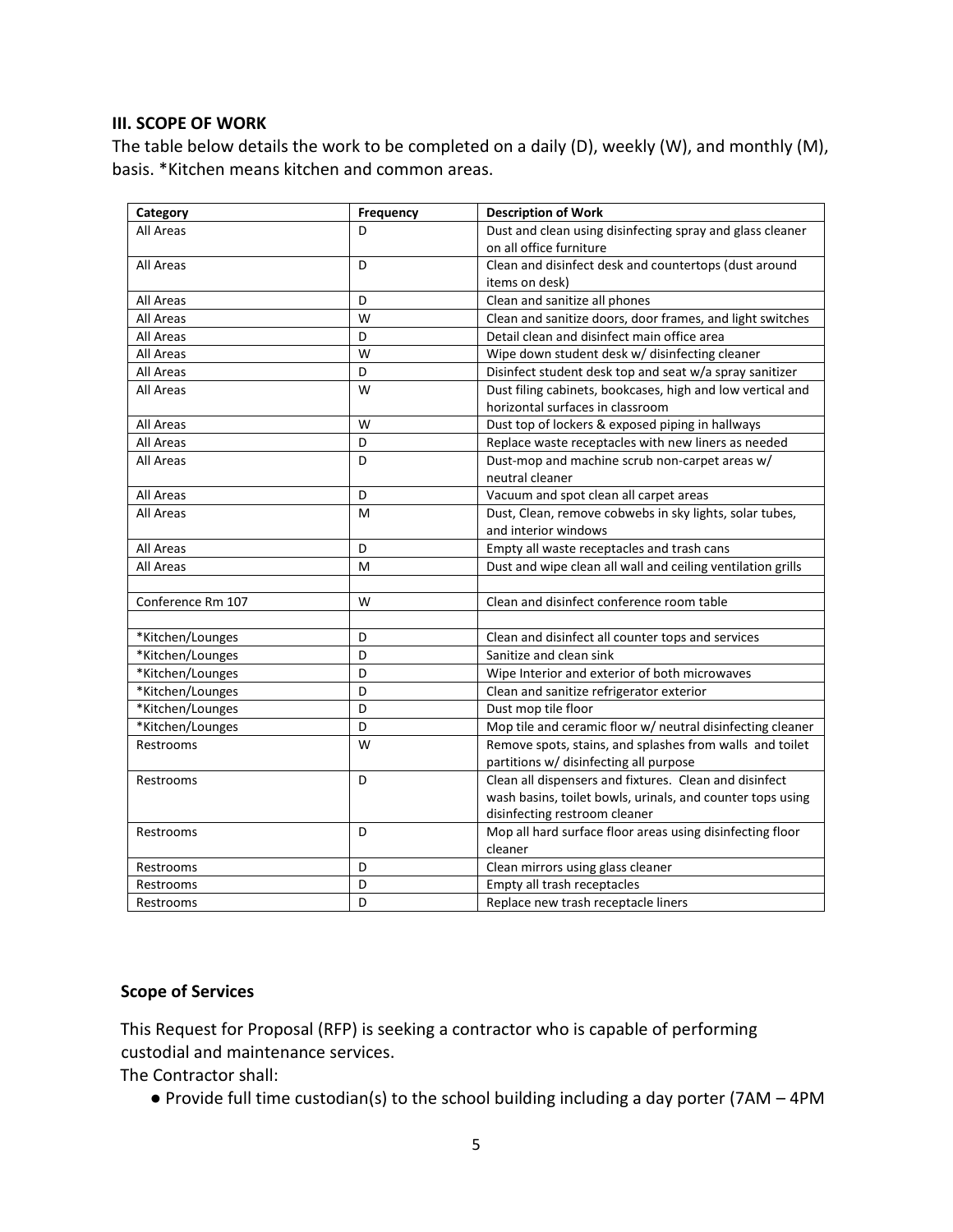year-round).

- Provide part-time custodian(s) to the school building to overlap lunch periods and end of the day after dismissal.
- Provide temporary staff to cover sick/vacation time of year-round employees.
- Provide all paper products, trash liners, hand soap, cleaning supplies and equipment required.
- Provide year-round (12 month) services to meet the scope of services noted below.
- Provide light maintenance duties including but not limited to plumbing, electrical, and minor repairs.

## **IV. DURATION OF SERVICES**

MACDOWELL PREPARATORY ACADEMY is seeking services commencing August 1, 2015 through July 31, 2016. Either party may cancel the contract with a 30 day written notice.

Contractor shall perform the regular services 5 days per week (preferably Monday-Friday) after MACDOWELL PREPARATORY ACADEMY office hours.

## **V. QUALIFICATIONS STATEMENT/REFERENCES**

Bidder shall include the full name and address of the firm and its parent company if a subsidiary or branch location. MACDOWELL PREPARATORY ACADEMY will determine the bidder's qualifications based on the overall responsiveness of the bid and the following required information:

- Consultant Experience (Low = 0-2 years, Medium = 2-5 years, and High = 5+ years)
- Cost ( Low to High)
- Equipment Supplied
- References Name a minimum of three (3) references for which the firm has provided similar services in the last five (5) years and provide a current contact name, e-mail address and phone number for each.

## **VI. INSURANCE (If Applicable)**

- Contractor shall possess commercial general liability insurance with minimum general aggregate limits of \$1,000,000 per occurrence.
- Contractor shall carry automobile liability insurance with minimum limits of \$500,000 per occurrence.
- Contractor shall carry worker compensation insurance for all employees at the statutory limits.
- Contractor shall provide a certificate of insurance to the Association upon execution of contract and upon each renewal of insurance coverage during the term of contract.
- All insurance required under the terms of this section must be obtained through an insurance company authorized to business in the State of Michigan.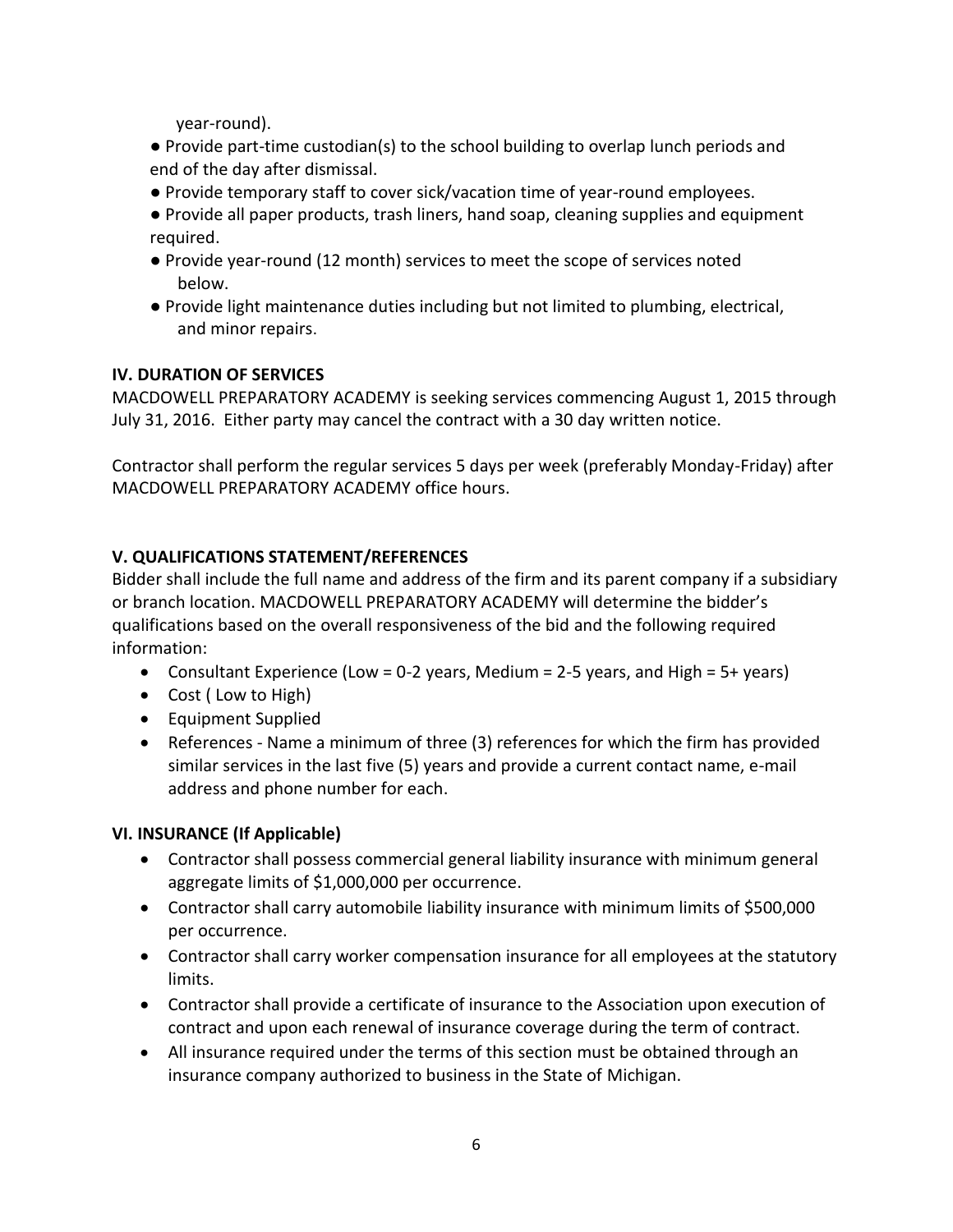#### **VII. PRICE QUOTE**

- Proposals should include an outline of the total cost for professional services, including any related charges. Show monthly rates, anticipated professional fees, estimated expenses and projected total cost including a not-to-exceed cost that is clear and concise. Include how fees will be invoiced, terms, etc. Optional work should be identified separately by category and include task and cost.
- The consultant shall be remunerated solely on a fee basis. The consultant shall not receive income with respect to this agreement, directly or indirectly, from any insurer, administrator or other source of services to be provided in a recommended program.

#### **VIII. PROPOSAL FORMAT**

Consultant proposal must include the following:

- Background information about the company
- An outline of work to be completed addressing the scope of work
- An outline of equipment, materials, and supplies the contractor will provide
- Project bid quoted all-inclusive lump sum, per month, cost for the scope of work
- References

#### **IX. SUBMITTING THE BID**

Each consultant shall mail or hand deliver three (3) sealed copies of the quotation no later than 1:30 p.m. on June 8, 2022 to the mailing address listed below.

Mailing Address: Dr. Brian Banks, J.D. MACDOWELL PREPARATORY ACADEMY 4201 West Outer Drive Detroit, MI 48221

#### **X. EVALUATION AND AWARD**

Quotes will be reviewed by a selection team comprised of MACDOWELL PREPARATORY ACADEMY management and administrative staff. Quotes will be evaluated according to the following criteria:

- Evidence of ability to perform the work described herein.
- Capability and availability of professional staff to serve the MACDOWELL PREPARATORY ACADEMY in a competent and timely manner.
- Bidder's past performance in terms of quality of service, compliance with contractual requirements and performance schedules, and cost reduction and control.
- Reasonableness of cost in relationship to the services provided.
- Responsiveness of proposal to this bid request.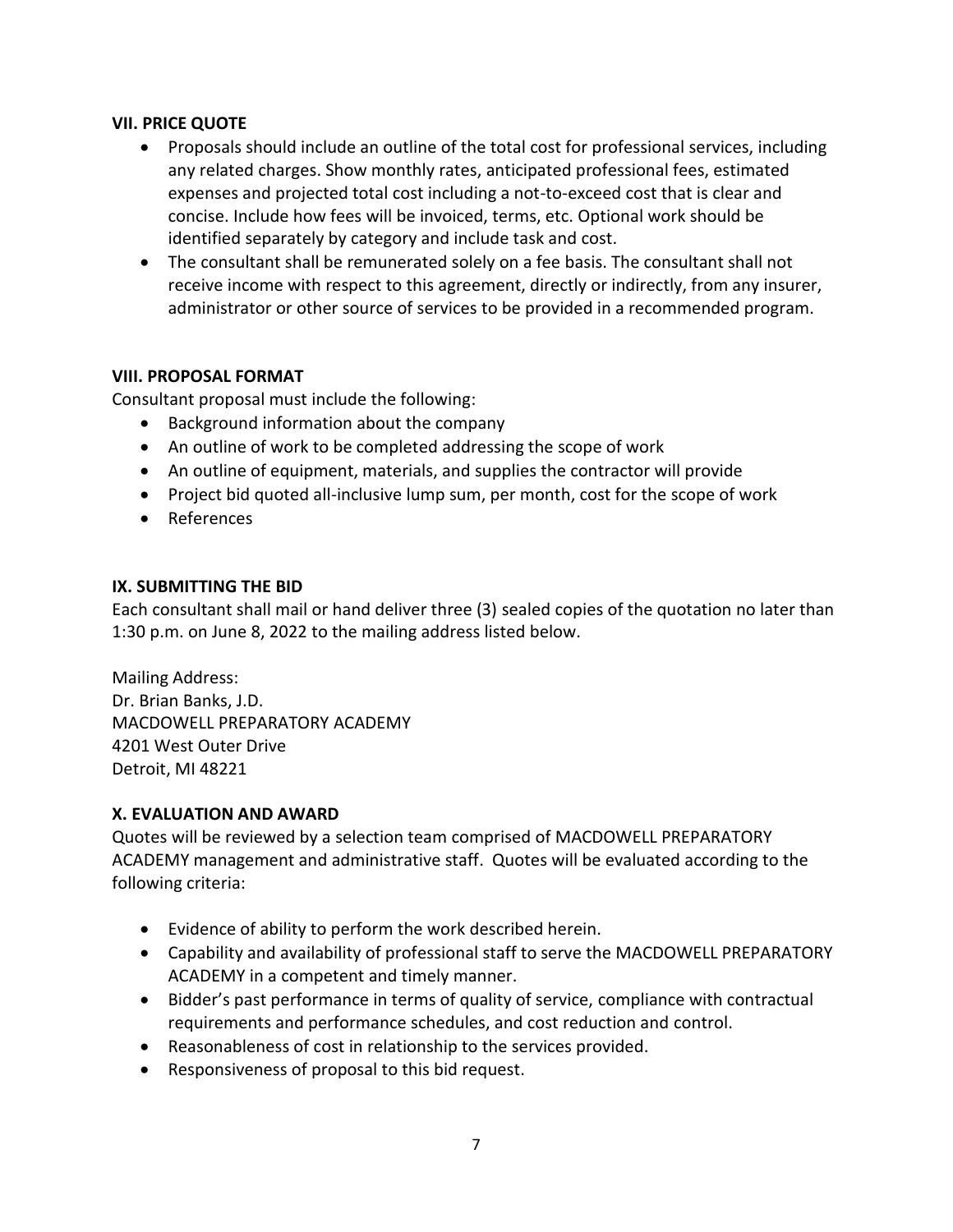#### **Notification of Award**

Services are not to begin until receipt of Notification of Award or other notification by MACDOWELL PREPARATORY ACADEMY. Performance time and dates will be determined solely by the contract and any modification thereto. It is required that the consultant be able to begin work immediately upon execution of the contract.

#### **Agreement Development**

MACDOWELL PREPARATORY ACADEMY reserves the right to negotiate any and all elements of a contract resulting from this request for proposals. A contractual agreement will be negotiated with the successful bidder for the scope of services. In the event that a mutually agreeable contract cannot be negotiated with said firm, the staff will then enter into contract negotiations with the next highest rated firm, and so on until a mutually agreeable contract can be negotiated.

The contents of this bid proposal and successful bidder's proposal will become an integral part of this agreement. MACDOWELL PREPARATORY ACADEMY and consultant shall negotiate a timetable for completion of the various elements noted in the proposal.

Changes to the contract will be approved in accordance with the MACDOWELL PREPARATORY ACADEMY's purchasing policy.

The successful bidder is prohibited from assigning, transferring, conveying, subletting, or otherwise disposing of this agreement or its rights, title or interest therein or its power to execute such agreement to any other person, company or corporation without the prior consent and approval in writing by MACDOWELL PREPARATORY ACADEMY.

#### **XI. TERMS AND CONDITIONS**

This section will be addressed through direct negotiations between MACDOWELL PREPARATORY ACADEMY and the bid finalist.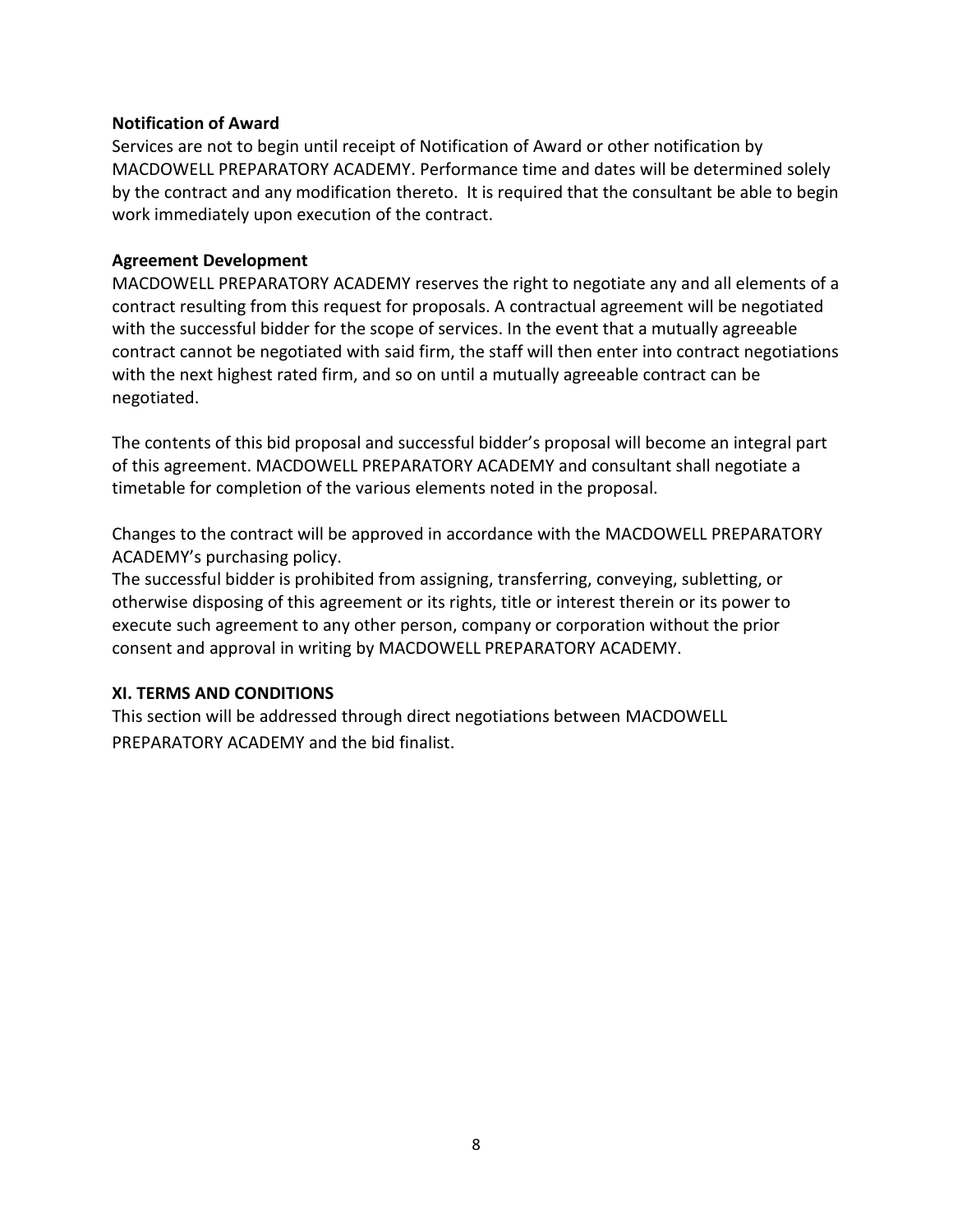#### **SIGNATURE PAGE**

This form must be returned, properly executed. Please use this page as a cover sheet for your bid proposal.

In compliance with the Request for a Proposal made by MacDowell Preparatory Academy the undersigned proposes to furnish and deliver all services in accordance with the accompanying descriptions and instructions in the RFP. The undersigned also asserts that:

- This proposal is made without any previous understanding, agreement or connection with any other person, firm or corporation making a bid for the same purchase, and is in all respects fair and without collusion or fraud.
- No member of the MacDowell Preparatory Academy Board nor any officer, employee or person whose salary is payable in whole or in part by the respective boards is directly or indirectly interested in this proposal or in the services to which it relates, or in any portion of the profits thereof.
- All prices herein are net and exclusive of all federal, state and municipal sales and excise taxes.
- Said bidder clearly understands that MacDowell Preparatory Academy Will be the sole judge in determining the quality of services as being equal to or in compliance with the descriptions set forth in the RFP.

| you a small business? Yes ______ No ______       |  |
|--------------------------------------------------|--|
| Are you a minority business? Yes ______ No _____ |  |
|                                                  |  |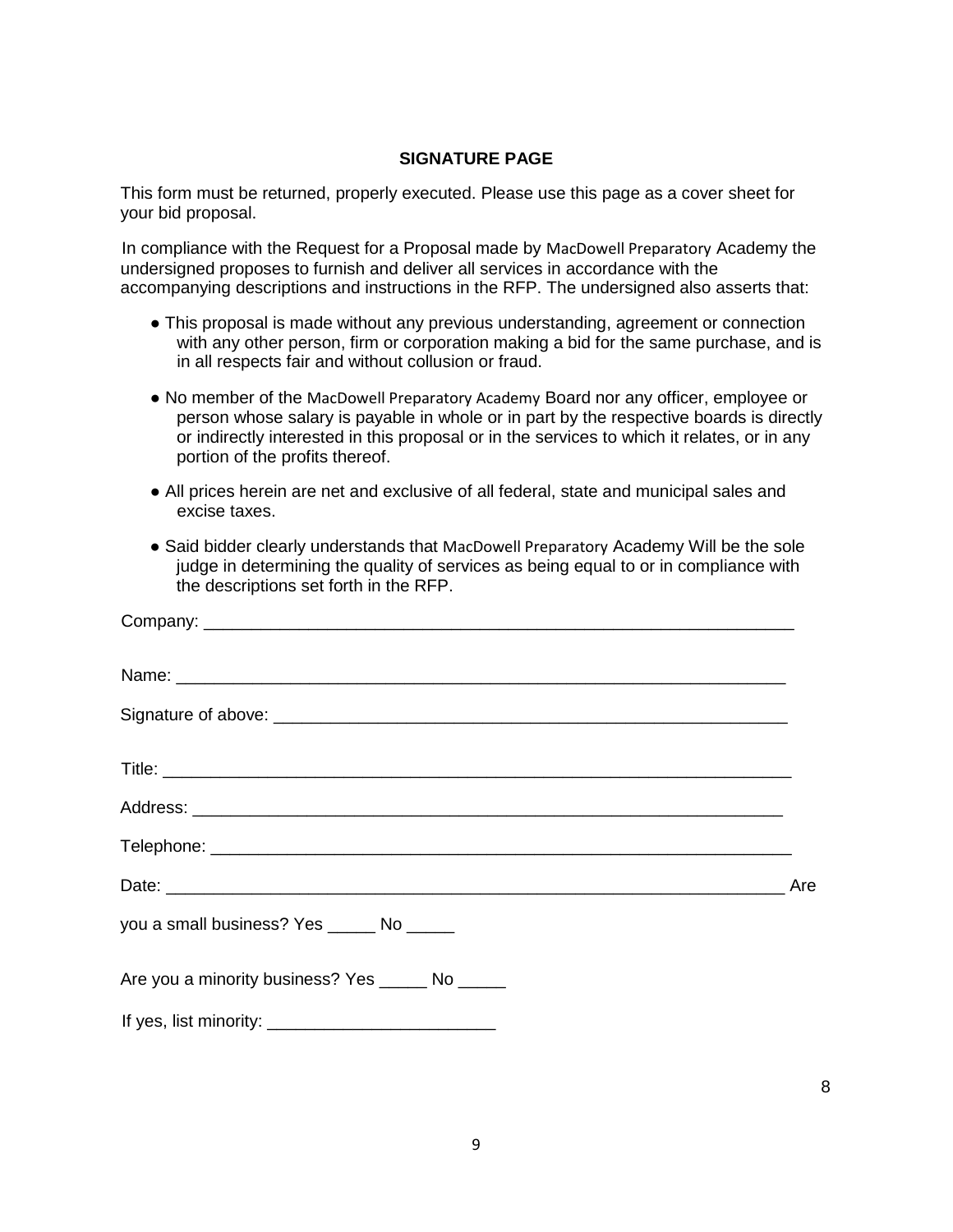## **BID SUBMISSION SHEET**

|                                                                                                                                                                                                                                                                                                                                                                                                                                                                                                                                       | Day Porter \$ | <b>Total Bid</b>                         |
|---------------------------------------------------------------------------------------------------------------------------------------------------------------------------------------------------------------------------------------------------------------------------------------------------------------------------------------------------------------------------------------------------------------------------------------------------------------------------------------------------------------------------------------|---------------|------------------------------------------|
| $\frac{1}{2}$ $\frac{1}{2}$ $\frac{1}{2}$ $\frac{1}{2}$ $\frac{1}{2}$ $\frac{1}{2}$ $\frac{1}{2}$ $\frac{1}{2}$ $\frac{1}{2}$ $\frac{1}{2}$ $\frac{1}{2}$ $\frac{1}{2}$ $\frac{1}{2}$ $\frac{1}{2}$ $\frac{1}{2}$ $\frac{1}{2}$ $\frac{1}{2}$ $\frac{1}{2}$ $\frac{1}{2}$ $\frac{1}{2}$ $\frac{1}{2}$ $\frac{1}{2}$                                                                                                                                                                                                                   |               |                                          |
|                                                                                                                                                                                                                                                                                                                                                                                                                                                                                                                                       |               |                                          |
| Name                                                                                                                                                                                                                                                                                                                                                                                                                                                                                                                                  |               |                                          |
| <b>Address</b>                                                                                                                                                                                                                                                                                                                                                                                                                                                                                                                        |               | <b>Telephone Number</b> Telephone Number |
|                                                                                                                                                                                                                                                                                                                                                                                                                                                                                                                                       |               |                                          |
| Installation Date City/State/Zip                                                                                                                                                                                                                                                                                                                                                                                                                                                                                                      |               |                                          |
| Exceptions, additions or deviations from specifications                                                                                                                                                                                                                                                                                                                                                                                                                                                                               |               |                                          |
| (please print name)                                                                                                                                                                                                                                                                                                                                                                                                                                                                                                                   |               |                                          |
| Bidding firm, agree to provide all goods and services included in this bid submittal in<br>accordance with all applicable federal, state and local laws, regulations and ordinances and,<br>further, to hold MacDowell Preparatory Academy harmless should any judgment be rendered<br>against our firm for violations(s) during the performance of this project. The undersigned<br>does, by his/her signature, indicate he/she has read, understands and will comply with all<br>requirements and conditions of the specifications. |               |                                          |

Signature, Title, & Date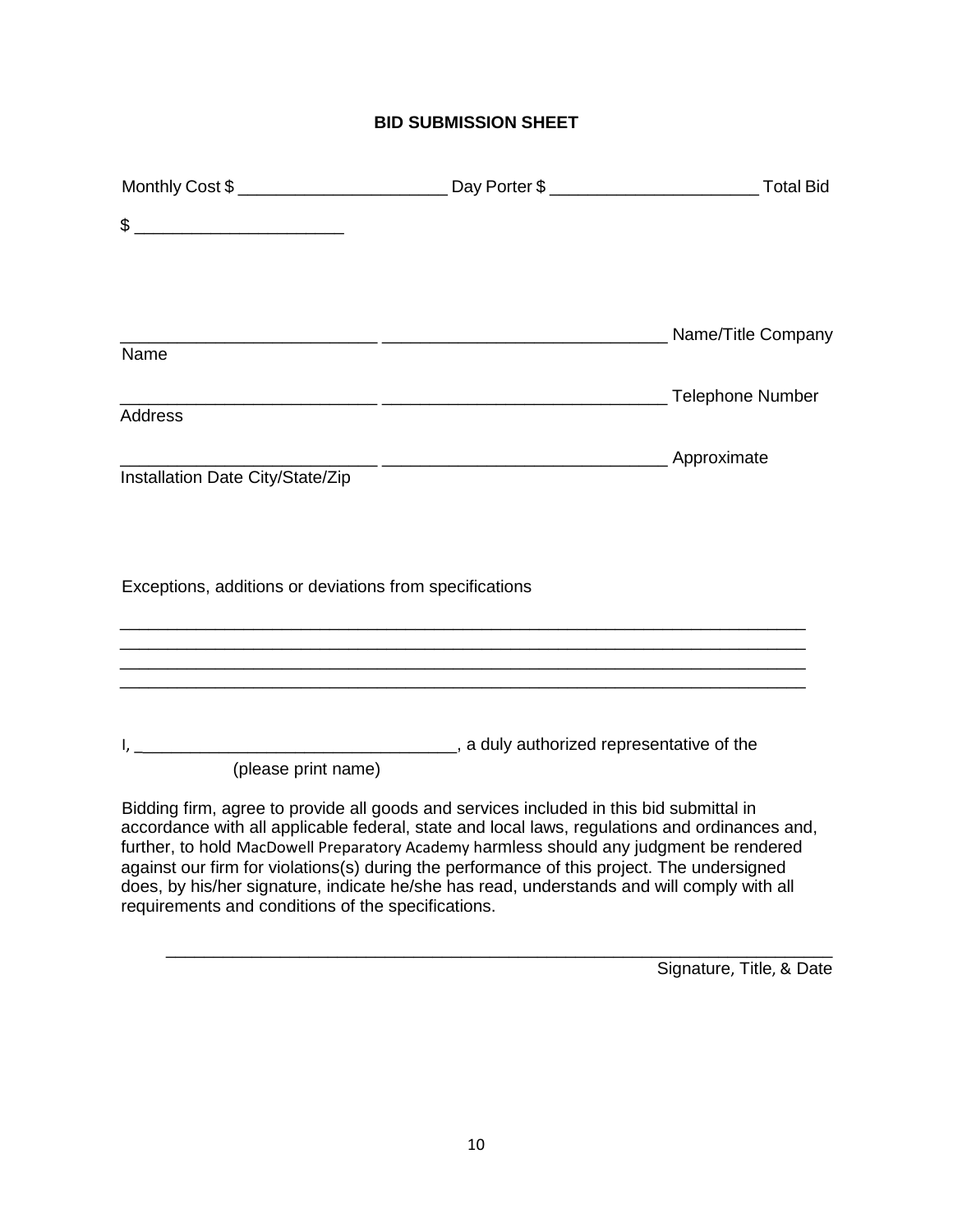#### **CONFLICT OF INTEREST AFFIDAVIT**

This affidavit is required by state law and complies with the State of Michigan, Act No. 232 of Public Acts of 2004, Enrolled House Bill No. 5376, Sec. 1267, paragraph 3, and subparagraph (d), as listed below:

(3) The advertisement for bids (and proposals) shall do all of the following: State that the bid shall be accompanied by a sworn and notarized statement disclosing any familial relationship that exists between the owner or any employee of the bidder and any member of the board, intermediate school board, or board of directors or the superintendent of the school district, intermediate superintendent of the intermediate school district, or chief executive of the public-school academy. A board, intermediate school board, or board of directors shall not accept a bid that does not include this sworn and notarized disclosure statement.

#### CHECK ONE OF THE TWO BOXES BELOW:

 $\Box$  List and describe all existing Conflicts of Interest. (Attach an additional page if necessary.)

\_\_\_\_\_\_\_\_\_\_\_\_\_\_\_\_\_\_\_\_\_\_\_\_\_\_\_\_\_\_\_\_\_\_\_\_\_\_\_\_\_\_\_\_\_\_\_\_\_\_\_\_\_\_\_\_\_\_\_\_\_\_\_\_\_\_\_\_\_\_\_\_ \_\_\_\_\_\_\_\_\_\_\_\_\_\_\_\_\_\_\_\_\_\_\_\_\_\_\_\_\_\_\_\_\_\_\_\_\_\_\_\_\_\_\_\_\_\_\_\_\_\_\_\_\_\_\_\_\_\_\_\_\_\_\_\_\_\_\_\_\_\_\_\_ \_\_\_\_\_\_\_\_\_\_\_\_\_\_\_\_\_\_\_\_\_\_\_\_\_\_\_\_\_\_\_\_\_\_\_\_\_\_\_\_\_\_\_\_\_\_\_\_\_\_\_\_\_\_\_\_\_\_\_\_\_\_\_\_\_\_\_\_\_\_\_\_

⬜ To the best of my knowledge, no conflict of interest exists.

| Signature:<br><u> 1989 - Jan Barbara, martxa al III-lea (h. 1989).</u>            |
|-----------------------------------------------------------------------------------|
|                                                                                   |
| City:                                                                             |
|                                                                                   |
|                                                                                   |
|                                                                                   |
|                                                                                   |
| Sworn to and subscribed before me, a notary public in and for the above state and |
|                                                                                   |
|                                                                                   |
|                                                                                   |
|                                                                                   |
|                                                                                   |